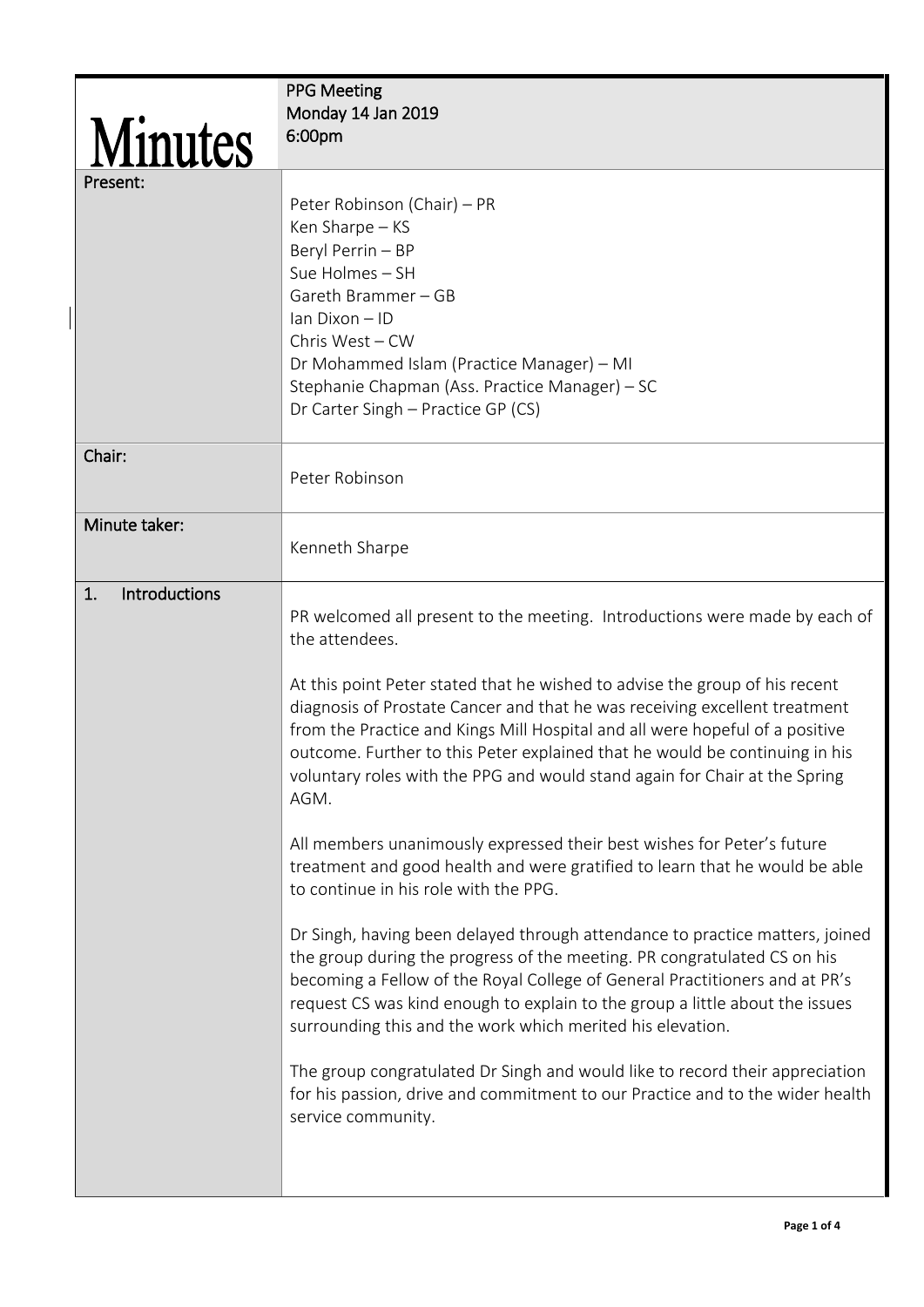| 2.<br>Apologies:          |                                                                                 |
|---------------------------|---------------------------------------------------------------------------------|
|                           | Tony Pearce - TP                                                                |
|                           | Pam Pearce - PP                                                                 |
|                           |                                                                                 |
| Minutes of last<br>3.     |                                                                                 |
| meeting:                  | 12 Nov 2018                                                                     |
|                           |                                                                                 |
|                           | The minutes were read and accepted.                                             |
|                           |                                                                                 |
| Matters Arising not<br>4. |                                                                                 |
| covered elsewhere         | Reception Barrier (Item 4 (1) previous minutes)                                 |
|                           |                                                                                 |
|                           | The group were advised that SC and GB had met to discuss various options        |
|                           | relating to accessibility, particularly the reception area.                     |
|                           |                                                                                 |
|                           | GB explained that by movement of the reception barrier there had been a         |
|                           | definite improvement in accessibility. However, there was still the issue of    |
|                           | encouraging the use of the lower reception desk. It was suggested by PR and     |
|                           | BP that the practice investigate possible signage to encourage use of the       |
|                           | lower desk by persons with accessibility issues.                                |
|                           |                                                                                 |
|                           | PPG event 11 <sup>th</sup> December 2018 (Item 4 (2) previous minutes)          |
|                           |                                                                                 |
|                           | PR explained that he attended the event, which was well attended and            |
|                           | operated on a "Speed Dating" format, which encouraged open and to the           |
|                           | point discussions. The event was considered a success and prompted PR to        |
|                           | ensure that further local events were arranged.                                 |
|                           |                                                                                 |
|                           | Meeting dates for 2019 (Item 4 (3) previous minutes)                            |
|                           |                                                                                 |
|                           | SC advised the group that Meeting dates for 2019 were displayed on the          |
|                           | Practice website and in the Practice waiting room.                              |
|                           |                                                                                 |
|                           | BP congratulated SC on the current PPG display in the waiting room.             |
|                           |                                                                                 |
|                           |                                                                                 |
| Communication<br>5.       |                                                                                 |
|                           | There followed a lengthy and productive discussion on the subject of            |
|                           | "Communication" the main points being -                                         |
|                           |                                                                                 |
|                           | Relationships:                                                                  |
|                           |                                                                                 |
|                           | The relationship between the Practitioner and the Patient is key to             |
|                           | establishing an atmosphere of learning and to help improve health and           |
|                           | wellbeing in the community.                                                     |
|                           | Do we as a group think that the Practice sees "care" as only being given by the |
|                           |                                                                                 |
|                           |                                                                                 |
|                           | GP/Nurse or do they see education as key part of their role.                    |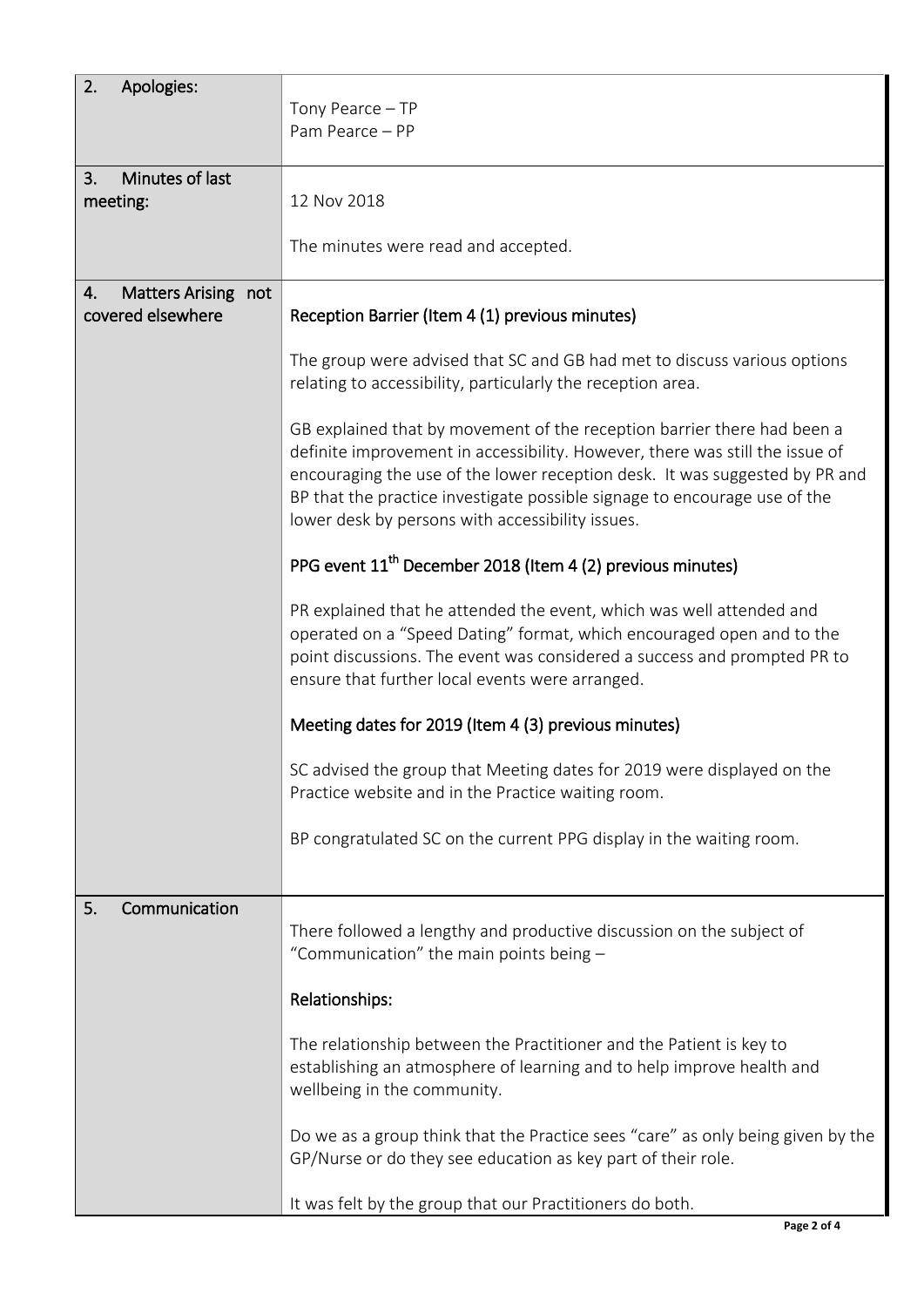Additional to this it was felt that patients should be aware of the skills of their GPs and Nurses and that staff were trained and confident in responding to request for information.

## Inhouse notices/displays:

Whilst members felt that displays could be "thinned out" somewhat and made more focused there was congratulations on the display highlighting the Desmond Course – Diabetes. It was agreed that displays should be focused, relevant and available to patients to encourage them to think about their own conditions and if necessary, where to seek further help and advice.

For the 13 May 2019 meeting, PR requested MI to provide information on the 5 most common conditions treated in the practice as areas which could be described as relevant to the above.

## On Screen Notices:

Members felt that the new TV screen display is an improvement as is the automated audio call system to patients to see the Nurse/GP. The Practice have received positive feedback about the displays on the screen but are aware, as is the group, of the limitations as to the amount of information which can be viably displayed.

## Practice Newsletter and Website:

It was agreed that in real terms, only  $10 - 20\%$  of patients attended the Practice on a regular basis, indeed some may not visit for years at a time. Thus, there is a great number who may not be aware of the services available to them. The Practice online newsletter is always available but to be relevant it should be updated on a regular basis, this should be at least no more than a three-monthly basis. It is also pertinent to note that patients need to be registered as online users to be able to access this resource.

An action was agreed whereby members of the group (ID, SH, PR, CW, KS, and BP) would review the website and report back with their views at the 13 May meeting.

## Other Electronic Communications:

GB suggested that other means of electronic communications could be used to communicate with and relay information patients, "in house I pads", touch screen data pads and the like were mentioned. This was noted as being an important issue for future discussion.

MI and SC confirmed that text confirmation messages are sent to patients immediately after booking an appointment and the day before the appointment.